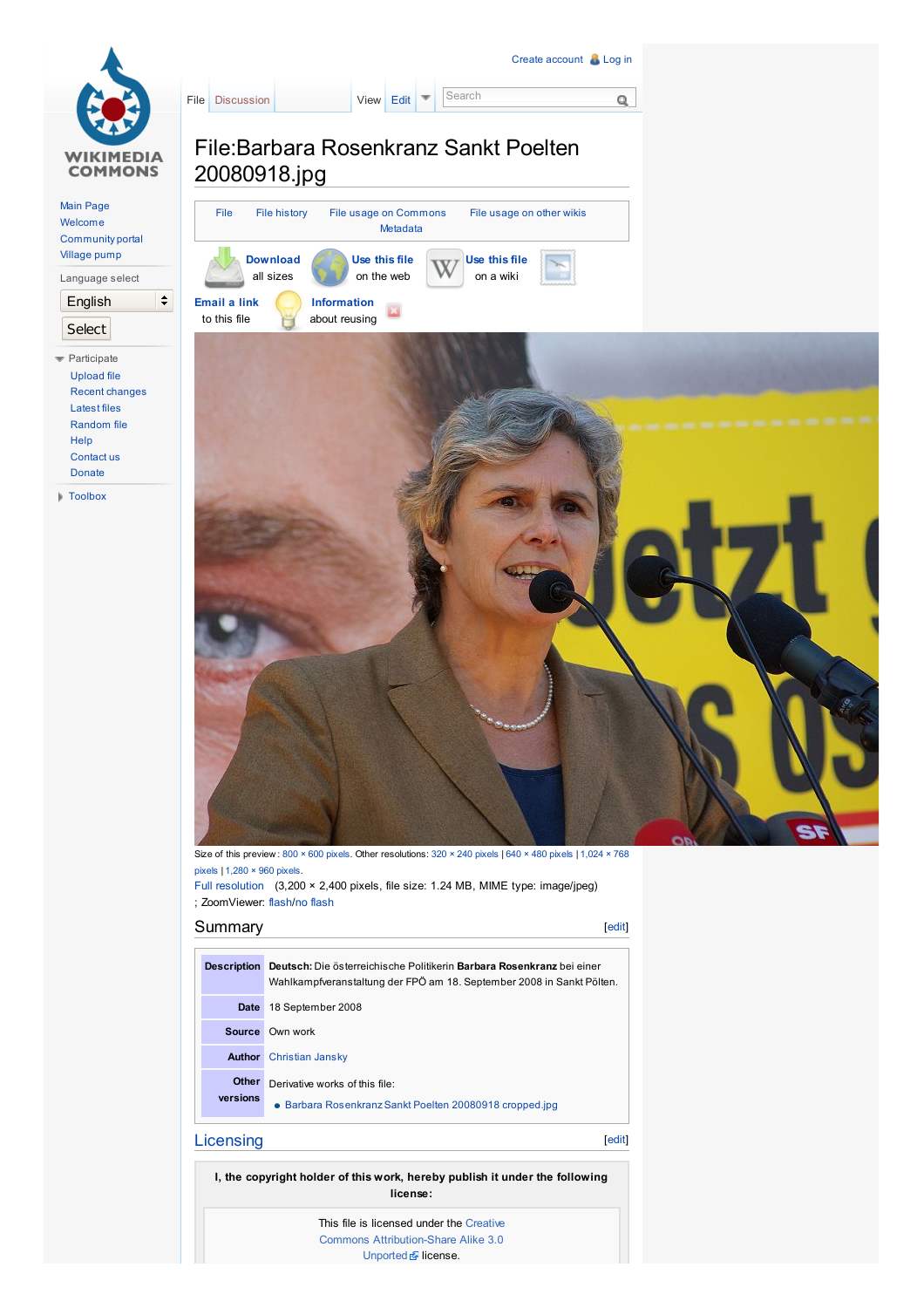#### You are free:

- **to share** to copy, distribute and transmit the work
- **to remix** to adapt the work
- Under the following conditions:
- **attribution** You must attribute the work in the manner specified by the author or licensor (but not in any way that suggests that they endorse you or your use of the work). **share alike** – If you alter, transform, or
- build upon this work, you may distribute the resulting work only under the same or similar license to this one.

## <span id="page-1-0"></span>File history

SOME RIGHTS RESERVED  $\odot\odot$ 

Click on a date/time to view the file as it appeared at that time.

| Date/Time                        | <b>Thumbnail</b> | <b>Dimensions</b>   | <b>User</b> | Comment                                   |
|----------------------------------|------------------|---------------------|-------------|-------------------------------------------|
| current 15:23, 19 September 2008 |                  | $3.200 \times$      | Tschaensky  | {{Information}                            |
|                                  |                  | 2,400               |             | (talk   contribs)   Description= {{de Die |
|                                  |                  | $(1.24 \text{ MB})$ |             | österreichische                           |
|                                  |                  |                     |             | Politikeri "Barbara                       |
|                                  |                  |                     |             | Rosenkranz" bei einer                     |
|                                  |                  |                     |             | Wahlkampfveranstaltung                    |
|                                  |                  |                     |             | der FPÖ am 18.                            |
|                                  |                  |                     |             | September 2008 in                         |
|                                  |                  |                     |             | Sankt Pölten.}}                           |
|                                  |                  |                     |             | Source= own work                          |
|                                  |                  |                     |             | Date= 2008-09-18                          |
|                                  |                  |                     |             | <b>Author= Christian</b>                  |
|                                  |                  |                     |             | Jansky                                    |

- You cannot overwrite this file.
- Edit this file using an external [application](http://commons.wikimedia.org/w/index.php?title=File:Barbara_Rosenkranz_Sankt_Poelten_20080918.jpg&action=edit&externaledit=true&mode=file) (See the setup [instructions](http://www.mediawiki.org/wiki/Manual:External_editors) for more information)

### <span id="page-1-1"></span>File usage on Commons

There are no pages that link to this file.

### <span id="page-1-2"></span>File usage on other wikis

The following other wikis use this file:

- Usage on de.wikipedia.org
	- Barbara [Rosenkranz](http://de.wikipedia.org/wiki/Barbara_Rosenkranz)
	- [Bundespräsidentenwahl](http://de.wikipedia.org/wiki/Bundespr%C3%A4sidentenwahl_in_%C3%96sterreich_2010) in Österreich 2010
- Usage on en.wikipedia.org
- Barbara [Rosenkranz](http://en.wikipedia.org/wiki/Barbara_Rosenkranz)
- Usage on es.wikipedia.org
	- Barbara [Rosenkranz](http://es.wikipedia.org/wiki/Barbara_Rosenkranz)
- Usage on fr.wikipedia.org
	- Barbara [Rosenkranz](http://fr.wikipedia.org/wiki/Barbara_Rosenkranz)
- Usage on pl.wikipedia.org
	- Barbara [Rosenkranz](http://pl.wikipedia.org/wiki/Barbara_Rosenkranz)
- Usage on sh.wikipedia.org
	- Барбара [Розенкранц](http://sh.wikipedia.org/wiki/%D0%91%D0%B0%D1%80%D0%B1%D0%B0%D1%80%D0%B0_%D0%A0%D0%BE%D0%B7%D0%B5%D0%BD%D0%BA%D1%80%D0%B0%D0%BD%D1%86)
	- Barbara [Rosenkranz](http://sh.wikipedia.org/wiki/Barbara_Rosenkranz)
- Usage on sr.wikipedia.org
- Барбара [Розенкранц](http://sr.wikipedia.org/wiki/%D0%91%D0%B0%D1%80%D0%B1%D0%B0%D1%80%D0%B0_%D0%A0%D0%BE%D0%B7%D0%B5%D0%BD%D0%BA%D1%80%D0%B0%D0%BD%D1%86)
- Usage on sv.wikipedia.org
	- Barbara [Rosenkranz](http://sv.wikipedia.org/wiki/Barbara_Rosenkranz)

# <span id="page-1-3"></span>Metadata

This file contains additional information, such as [EXIF](http://commons.wikimedia.org/wiki/Commons:EXIF) metadata, probably added from the digital camera or scanner used to create or digitize it. If the file has been modified from its original state, some details may not fully reflect the modified file.

| Camera manufacturer | <b>PENTAX Corporation</b>       |  |  |
|---------------------|---------------------------------|--|--|
| Camera model        | PENTAX K10D                     |  |  |
| Copyright holder    | Christian Jansky (CC-BY-SA-3.0) |  |  |